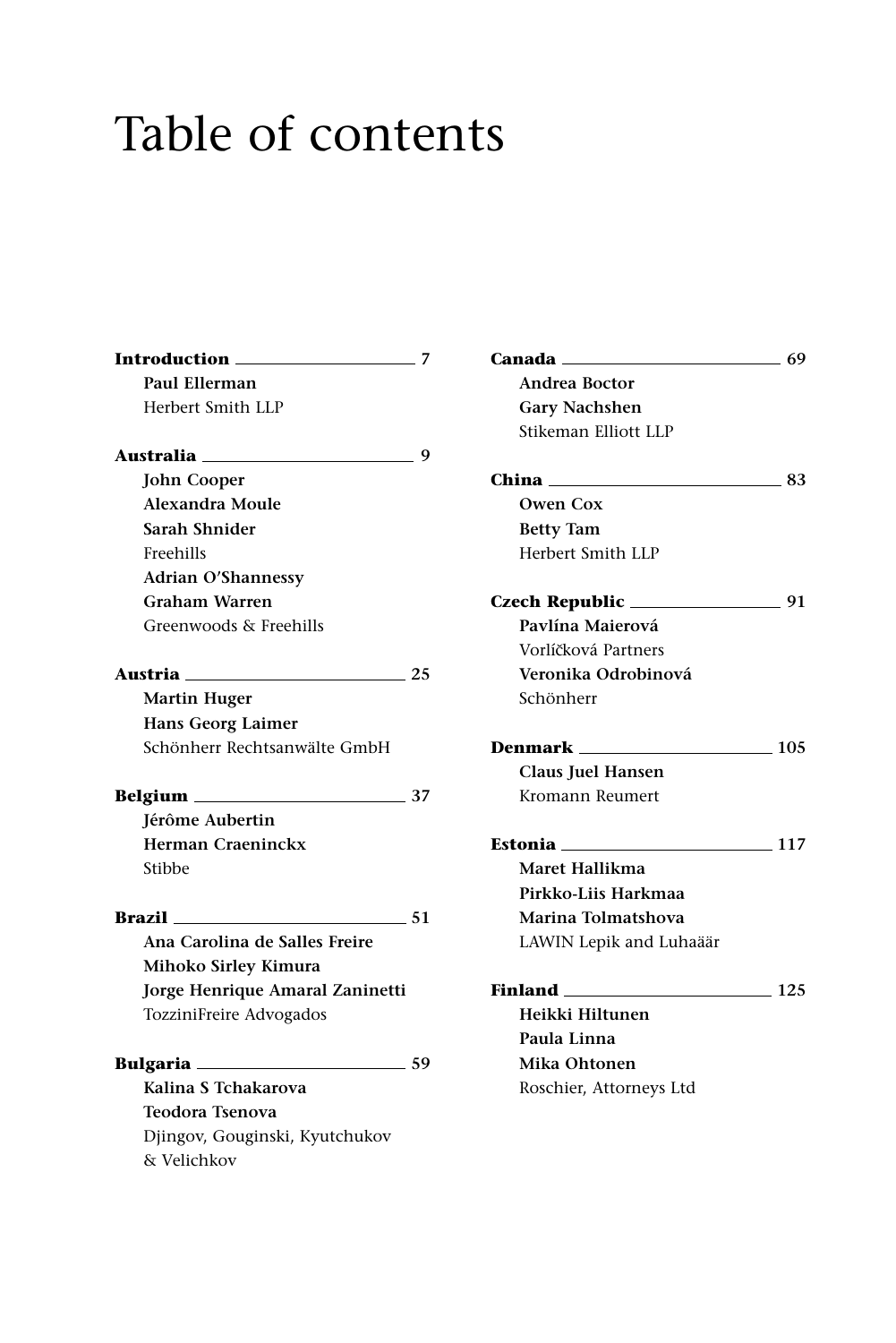| France $\frac{137}{2}$             |       | New Zealand __         |
|------------------------------------|-------|------------------------|
| Sophie Brézin                      |       | Glenn Joblin           |
| Jean-Luc Calisti                   |       | <b>Bell Gully</b>      |
| Jérôme Le Berre                    |       |                        |
| Emma Röhsler                       |       |                        |
| Herbert Smith LLP                  |       | Maciej Szulik          |
|                                    |       | M Szulikowski          |
|                                    |       |                        |
| <b>Achim Dannecker</b>             |       | Portugal               |
| <b>Rut Groneberg</b>               |       | Ana Paula Ba           |
| Stefan Lingemann                   |       | Ana Sofia Silv         |
| <b>Hendrik Marchal</b>             |       | Sandra Lima            |
| Gleiss Lutz                        |       | Cuatrecasas, G         |
| <b>India</b> 165                   |       | <b>Russia</b> ________ |
| <b>Aakash Choubey</b>              |       | Oleg Konnov            |
| Khaitan & Co                       |       | <b>Alexander Pri</b>   |
|                                    |       | Herbert Smith          |
| <b>Ireland</b> 173                 |       |                        |
| <b>Emily Ennis</b>                 |       | South Africa __        |
| <b>Stephen Hegarty</b>             |       | Siobhan Enra           |
| Kevin Mangan                       |       | <b>Dries Hoek</b>      |
| <b>Arthur Cox</b>                  |       | Ana Milovano           |
|                                    |       | Webber Wentz           |
| <b>Italy</b> 283                   |       |                        |
| Alessandra Ferroni                 |       | <b>Spain _________</b> |
| <b>Emanuele Grippo</b>             |       | Juan Bonilla           |
| Alessandro Zalonis                 |       | Cuatrecasas, G         |
| Gianni, Origoni, Grippo & Partners |       |                        |
|                                    |       | Sweden _______         |
|                                    |       | Karin Attorps          |
| Kentaro Kubo                       |       | Linda Oderm            |
| Nobuhito Sawasaki                  |       | Mannheimer 9           |
| Takashi Tezuka                     |       |                        |
| Anderson Mori & Tomotsune          |       | Switzerland            |
|                                    |       | <b>Balz Gross</b>      |
|                                    |       | Claude Lamb            |
| Alain Goebel                       |       | Peter Müller           |
| François Warken                    |       | Roger Zuber            |
| Arendt & Medernach                 |       | Homburger A            |
| Malaysia                           | _ 221 | <b>United Kingdor</b>  |
| Phua Pao Yii                       |       | Mark A Ife             |
| Skrine                             |       | Herbert Smith          |
|                                    |       |                        |

| bell Gully                          |       |
|-------------------------------------|-------|
| Poland ___                          | 249   |
| Maciej Szulikowski                  |       |
| M Szulikowski & Partners Law Office |       |
| <b>Portugal</b> _________           | - 261 |
| Ana Paula Basílio                   |       |
| Ana Sofia Silva                     |       |
| Sandra Lima da Silveira             |       |
| Cuatrecasas, Gonçalves Pereira      |       |
| Russia <sub>—</sub>                 | 273   |
| Oleg Konnov                         |       |
| <b>Alexander Privezentsev</b>       |       |
| Herbert Smith CIS LLP               |       |
| South Africa __                     | 283   |
| Siobhan Enraght-Moony               |       |
| <b>Dries Hoek</b>                   |       |
| Ana Milovanovic                     |       |
| Webber Wentzel                      |       |
| Spain __                            | 293   |
| Juan Bonilla                        |       |
| Cuatrecasas, Gonçalves Pereira      |       |
| Sweden __                           | 303   |
| <b>Karin Attorps</b>                |       |
| Linda Odermalm                      |       |
| Mannheimer Swartling                |       |
| Switzerland ___                     | 313   |
| <b>Balz Gross</b>                   |       |
| <b>Claude Lambert</b>               |       |
| Peter Müller                        |       |
| <b>Roger Zuber</b>                  |       |
| Homburger AG                        |       |
| United Kingdom <sub>—</sub>         | 327   |
| Mark A Ife                          |       |
| Herbert Smith LLP                   |       |

 $\frac{231}{2}$